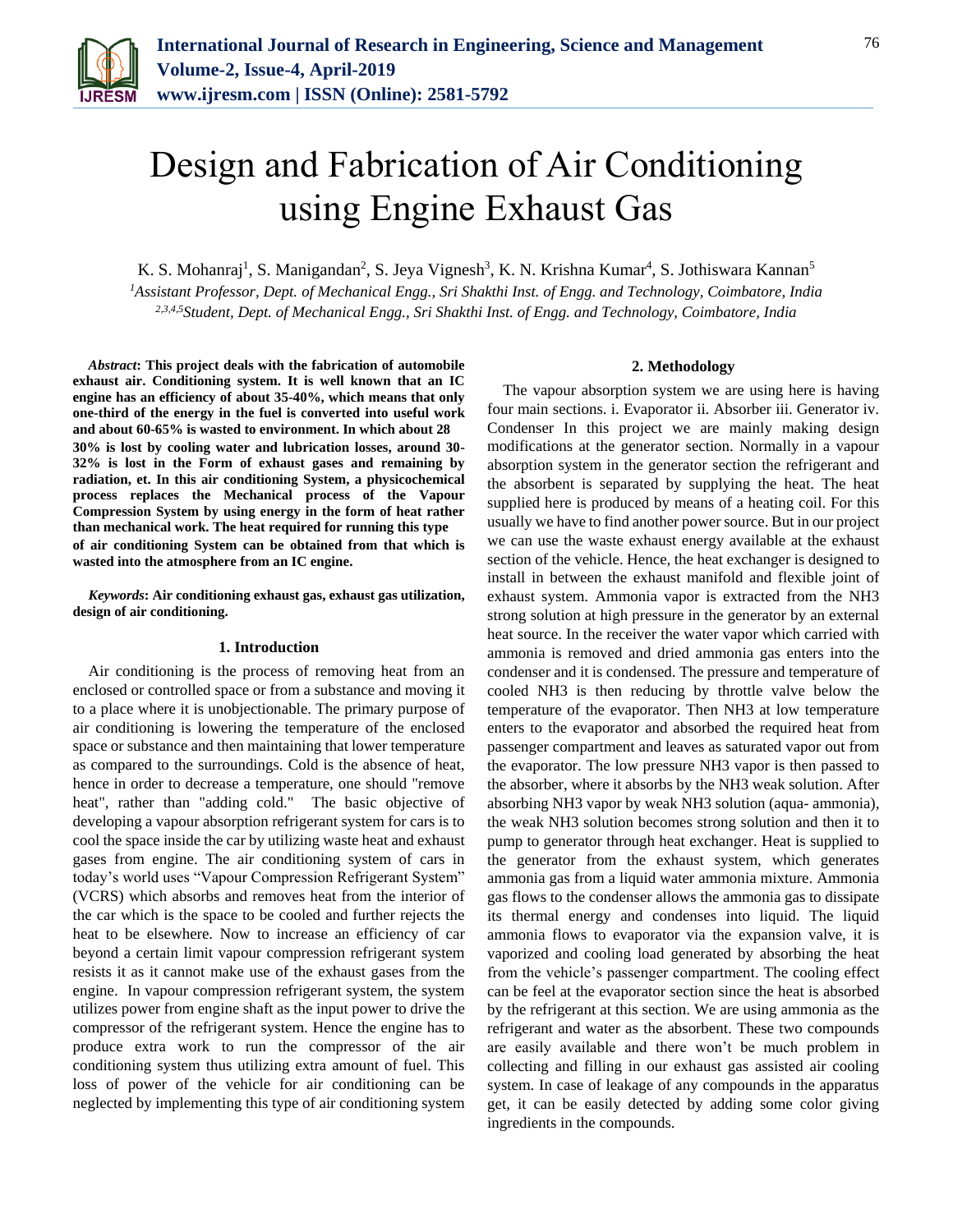

## **3. Materials and methods**

The materials and method used for the manufacturing of the component is discussed and the main components used in the design are condenser, evaporator, heat exchanger, IC engine, battery, and frame.



Fig. 1. Conceptual design

The major components used i. Condenser ii. Evaporator iii. Heat exchanger iv. IC engine. Battery vi. Frame

## *A. Condenser*

The condenser is an important device, used in the high pressure side of a refrigeration system. Its function is to remove heat of the vapour refrigerant discharged from the compressor. The hot vapour refrigerant consists of the heat absorbed by the evaporator and the heat of compression added by the mechanical engine energy of the compressor motor. The heat form the hot vapour refrigerant in a condenser is removed first by transferring it to walls of the condenser tubes and then form the tubes to the condensing or cooling medium. The common forms of condensers may be broadly classified on the basis of the cooling medium as, i. Water cooled condenser. ii. Air cooled condenser. iii. Evaporative (air and water cooled) condenser. iv. In the work Fin and Tube condenser (air cooled) is used. Fin and tube condenser The fin and tube condenser is one in which the removal of heat is done by air. It consists of steel or copper tubing through which the refrigerant flows. The size of tube usually ranges from 6mm to 18mm outside diameter, depending upon of the size of the condenser. Generally copper tubes are used because of its excellent heat transfer ability. The tubes are usually provided with plate type fins to increase the surface area for heat transfer. The fins are usually made from aluminum because of its light weight. The condensers with the single row of tubing provide the most efficient heat transfer. This is because the air temperature rises as it passes through each row of tubing. The temperature difference between the air and the vapour refrigerant decreases in each row of tubing and therefore each row becomes low effective.

However single row condensers required more space than multi row condensers.

## *B. Evaporator*

The evaporator is an important device used in the low pressure side of a refrigeration system. The liquid refrigerant from the expansion vale enters into evaporator where it boils and changes into vapour. The function of and evaporator is to absorb heat form the surrounding location or medium which is to be cooled, by means of the refrigerant. The temperature of the boiling refrigerant in the evaporator must always be less than that of the surrounding medium so that heat flows to the refrigerant. The evaporator becomes cold and remains cold due to the following reasons, i. The temperature of the evaporator coil is low due to low temperature of the refrigerant inside the coil. ii. The low temperature of the refrigerant remains unchanged because any heat it absorbs is converted to latent heat as boiling proceeds.

## *Classifications of evaporators:*

The common forms of evaporators can be classified as follows, i. According to the type of construction, a) Bare tube coil evaporator. b) Finned tube evaporator. c) Plate evaporator. d) Shell and tube evaporator. e) Shell and coil evaporator. f) Tube – in – tube evaporator. ii. According to the manner in which liquid refrigerant is fed, a) Flooded evaporator. b) Dry expansion evaporator. iii. According to the mode of heat transfer, a) Natural convection evaporator. b) Forced convection evaporator. iv. According to operating conditions, a) Frosting evaporator. b) Non-frosting evaporator. c) Defrosting evaporator.

## *Shell and coil evaporator:*

The shell and coil evaporators are generally dry expansion evaporators to chill water. The cooling coil is continuous tube that can be in the form of a single or double spiral. The shell may be sealed or open. The sealed shells are usually found in shell and coil evaporators used to cool drinking water. The evaporators having flanged shells are often used to chilled water in secondary systems. The capacity of the cold tank used in the work is 15 litres. The dimensions of the tank are of 300 mm diameter and 450mm height.



Fig. 2. Prototype

In this project we use spark ignition engine of the type two stroke single cylinder of Cubic capacity 75 cc. Engine has a piston that moves up and down in cylinder. A cylinder is a long round air pocket somewhat like a tin can with a bottom cut out.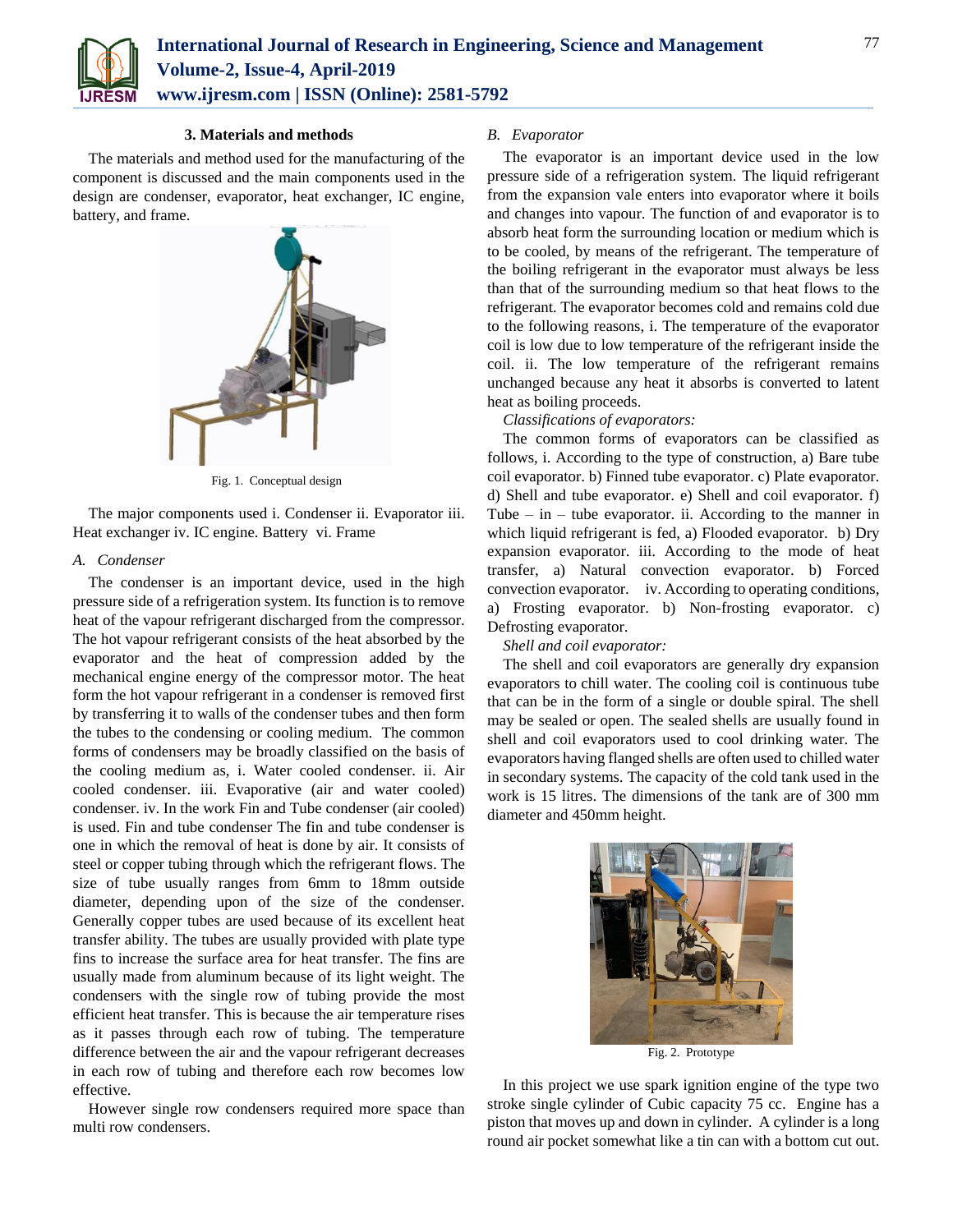

Cylinder has a piston which is slightly smaller in size than the cylinder the piston is a metal plug that slides up and down in the cylinder Bore diameter and stroke length of the engine are 50mm and 49mm respectively. Internal combustion engines are those heat engines that burn their fuel inside the engine cylinder. In internal combustion engine the chemical engine energy stored in their operation. The heat engine energy is converted in to mechanical engine energy by the expansion of gases against the piston attached to the crankshaft that can rotate.

Petrol engine:

The engine which gives power to propel the automobile vehicle is a petrol burning internal combustion engine. Petrol is a liquid fuel and is called by the name gasoline in America. The ability of petrol to furnish power rests on the two basic principles; i. Burning or combustions always accomplished by the production of heat. ii. When a gas is heated, it expands. If the volume remains constant, the pressure rises according to Charlie's law. Working There are only two strokes involved namely the compression stroke and the power stroke; they are usually called as upward stroke and downward stroke respectively. Upward stroke During this stroke, the piston moves from bottom dead center to top dead center, compressing the charge-air petrol mixture in combustion chamber of the cylinder. At the time the inlet port is uncovered and the exhaust, transfer ports are covered. The compressed charge is ignited in the combustion chamber by a spark given by spark plug. Downward stroke The charge is ignited the hot gases compress the piston moves downwards, during this stroke the inlet port is covered by the piston and the new charge is compressed in the crankcase, further downward movement of the piston uncovers first exhaust port and then transfer port and hence the exhaust starts through. As soon as the transfer port open the charge through it is forced in to the cylinder, the cycle is then repeated.

*Frame:*This is made of mild steel material. The whole parts are mounted on this frame structure with the suitable arrangement. Boring of bearing sizes and open bores done in one setting so as to align the bearings properly while assembling. Provisions are made to cover the bearings with grease.

*Battery:* In isolated systems away from the grid, batteries are used for storage of excess solar energy converted into electrical energy.

The only exceptions are isolated sunshine load such as irrigation pumps or drinking water supplies for storage. In fact, for small units with output less than one kilowatt. Batteries seem to be the only technically and economically available storage means.

Since both the photo-voltaic system and batteries are high in capital costs. It is necessary that the overall system be optimized with respect to available energy and local demand pattern. To be economically attractive the storage of solar electricity requires a battery with a particular combination of properties: i. Low cost ii. Long life iii. High reliability iv. High overall efficiency v. Low discharge vi. Minimum maintenance a) Ampere hour efficiency b) Watt hour efficiency We use lead acid battery for storing the electrical energy from the solar panel for lighting the street and so about the lead acid cells are explained below.

Product description 3.2.1 Engine i. CC: 100 ii. HORSE POWER: 7BHP iii. TYPE: 4 STOKE

*DC generator*: i. VOLT: 12V ii. TYPE: PMDC iii. RPM: 100 RPM.

*Conditioner box:* i. Capacity: 40 liters

*Blower fan:* i. SIZE: 10" X 2" ii. MATERIAL: ALUMINIUM

*Battery:* i. Material: Lead-Acid Free maintenance Battery ii. Output Voltage: 12 V D.C iii. Output Power: 40 Ampere-Hour.

*Need of Mild steel:* The term 'mild steel' is also applied commercially to carbon steels not covered by standard specifications. Carbon content of this steel may vary from quite low levels up to approximately 0.3%. Generally, commercial 'mild steer' can be expected to be readily weld able and have reasonable cold bending properties but to specify 'mild steel' is technically inappropriate and should not be used as a term in the most widely used steel which is not brittle and cheap in price. Mild steel is not readily tempered or hardened but possesses enough strength.

For this system we have considered vapor absorption system. This system is more useful and applicable to our system. The machine is to provide 40 liters capacity of air conditioning with the components. The air conditioning system obtained was modified in order to accommodate the waste heat fixing the generator tube to the exhaust pipe. The pipe coming from engine exhaust is connected to the one end of the generator tube and the other end of the generator tube is free to atmosphere. When the engine starts working the exhaust gases are made to pass through the generator where the heat is recovered, which later escapes in to atmosphere.

#### **4. Conclusion**

We have completed the work with the limited time successfully. The air conditioning using engine exhaust system is working with satisfactory conditions. We can able to understand the difficulties in maintaining the tolerances and also the quality. We have done to our ability and skill making maximum use of available facilities.

#### **References**

- [1] Anup, Suresh, Raaheimifar, Kaamran, "A study of programmable logic controllers(PLC) in control systems for effective learning", 2015.
- [2] Birmingham, Kidderminster, Shirley, Southampton (1997), "Cold box resin bonded foundry core making machine", United states patent 3590906.
- [3] Cowin S. C., Mehrabadi M., Galvin. K. P (1996), "Study of kinematics of flow through hopper," United states patent 25027591.
- [4] Evan Johnson J., Edwin L., Churchill john.W., Donal A Melnick (1994), "Catridge heater and method of manufacture," United states patent US7064303B2.
- [5] Harry H. Johnson, Milwaukee, Wis (1994), "Foundry sand additive"," United states patent US2848338A.